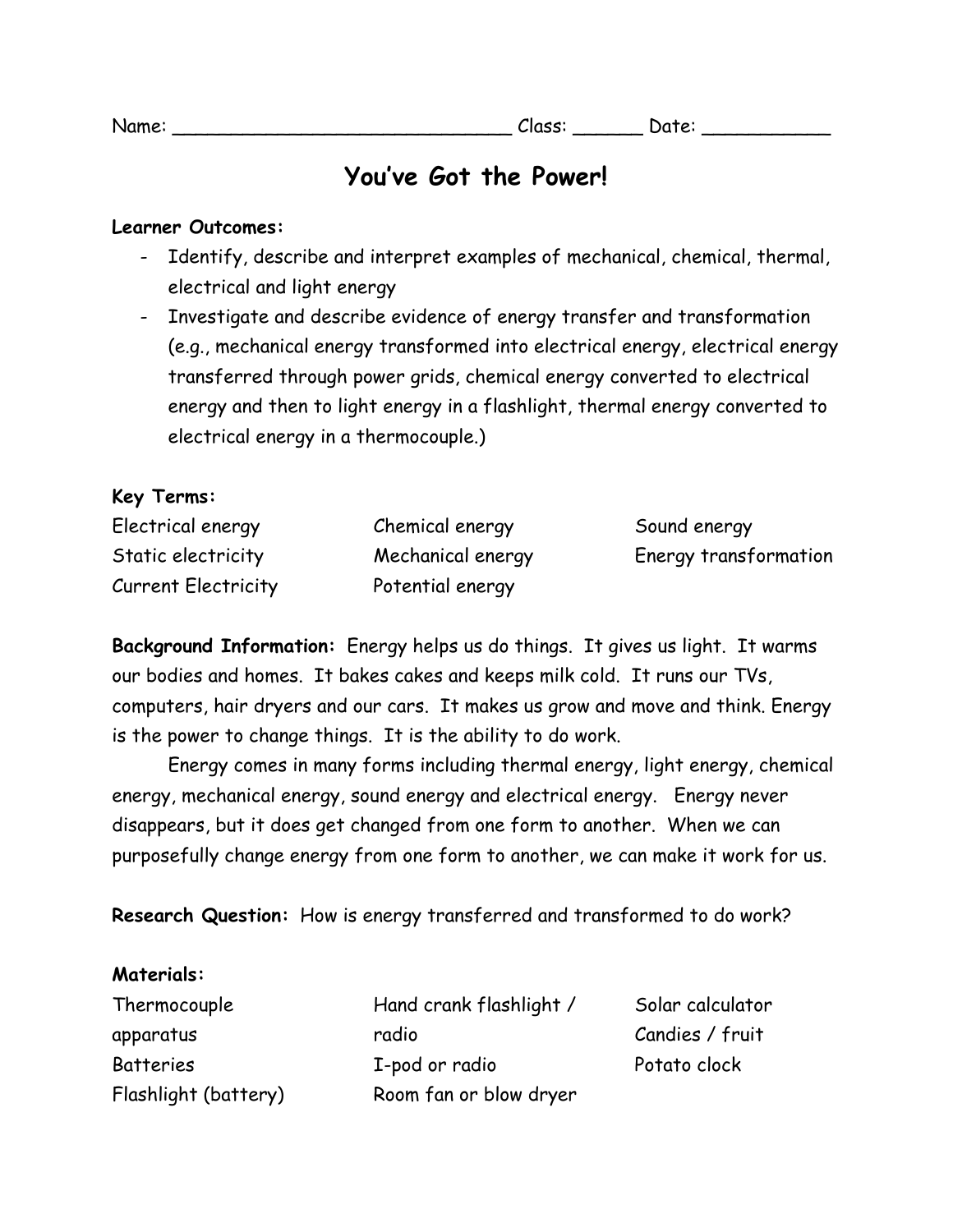## **Procedure:**

- 1. Observe each device provided by your teacher and record the original source of energy going into the device.
- 2. Observe and record the form of output energy and any transformations in between.
- 3. Record any evidence of energy transformation or transfer.
- 4. Record the type of work the device does.

#### **Observations:**

| Device | Original<br>Energy<br>Source | Final<br>Energy<br>Form | Evidence of $ $<br>Energy<br>Transfer | Work done | Additional<br>Energy<br>Conversions |
|--------|------------------------------|-------------------------|---------------------------------------|-----------|-------------------------------------|
|        |                              |                         |                                       |           |                                     |
|        |                              |                         |                                       |           |                                     |
|        |                              |                         |                                       |           |                                     |
|        |                              |                         |                                       |           |                                     |
|        |                              |                         |                                       |           |                                     |
|        |                              |                         |                                       |           |                                     |
|        |                              |                         |                                       |           |                                     |
|        |                              |                         |                                       |           |                                     |
|        |                              |                         |                                       |           |                                     |
|        |                              |                         |                                       |           |                                     |